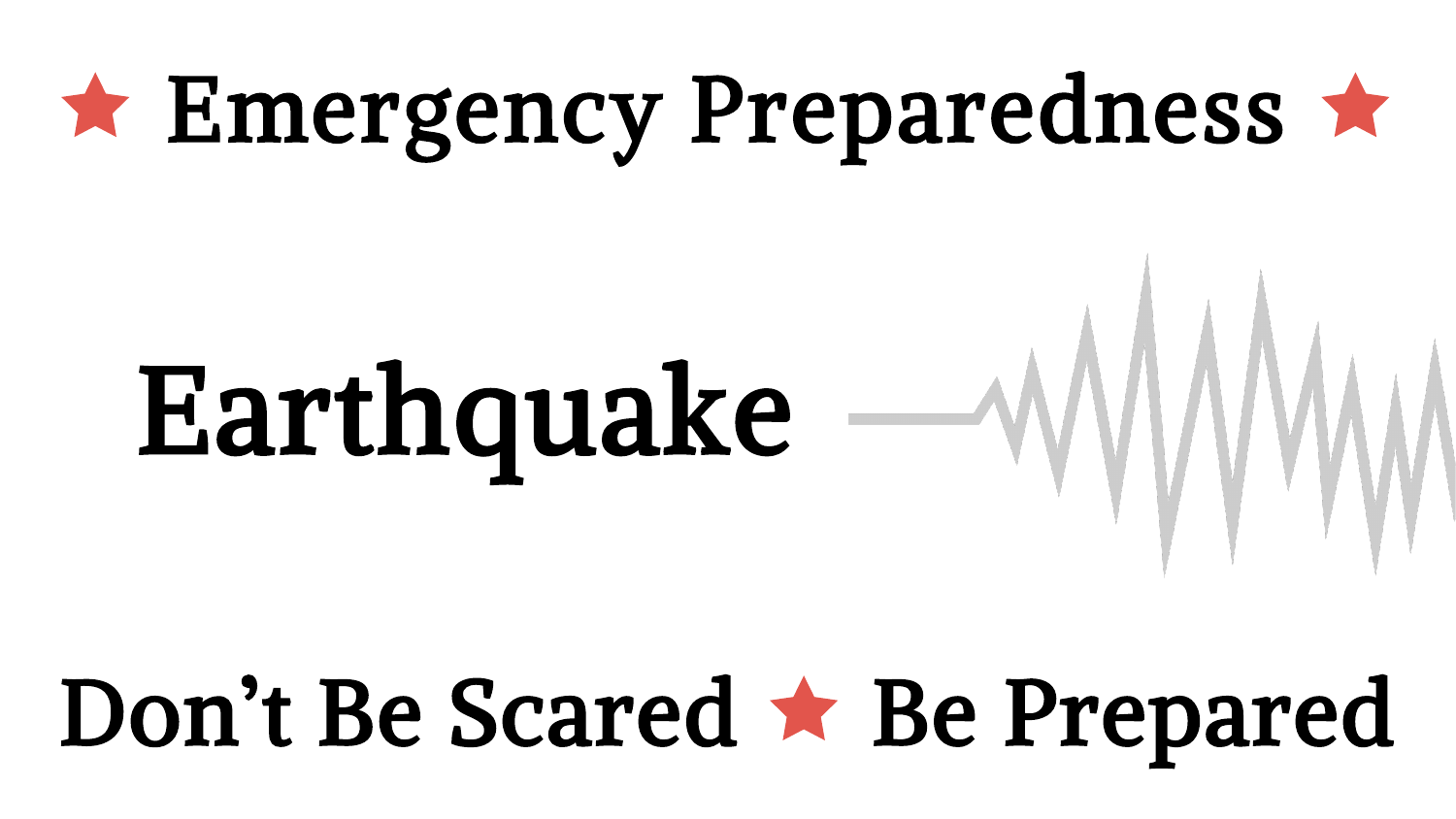### **Keep These in Your Vehicle**

There are some things you can do on a regular basis and some specific preparations you can make that will get you closer to ready for when an earthquake occurs.

- » Extra water, food, and medicines, enough for three days.
- » Your medical history and medications list.
- » At least one-quarter tank of gas.
- » A working flashlight and a solar lantern.
- » A charging cable for your cell phone.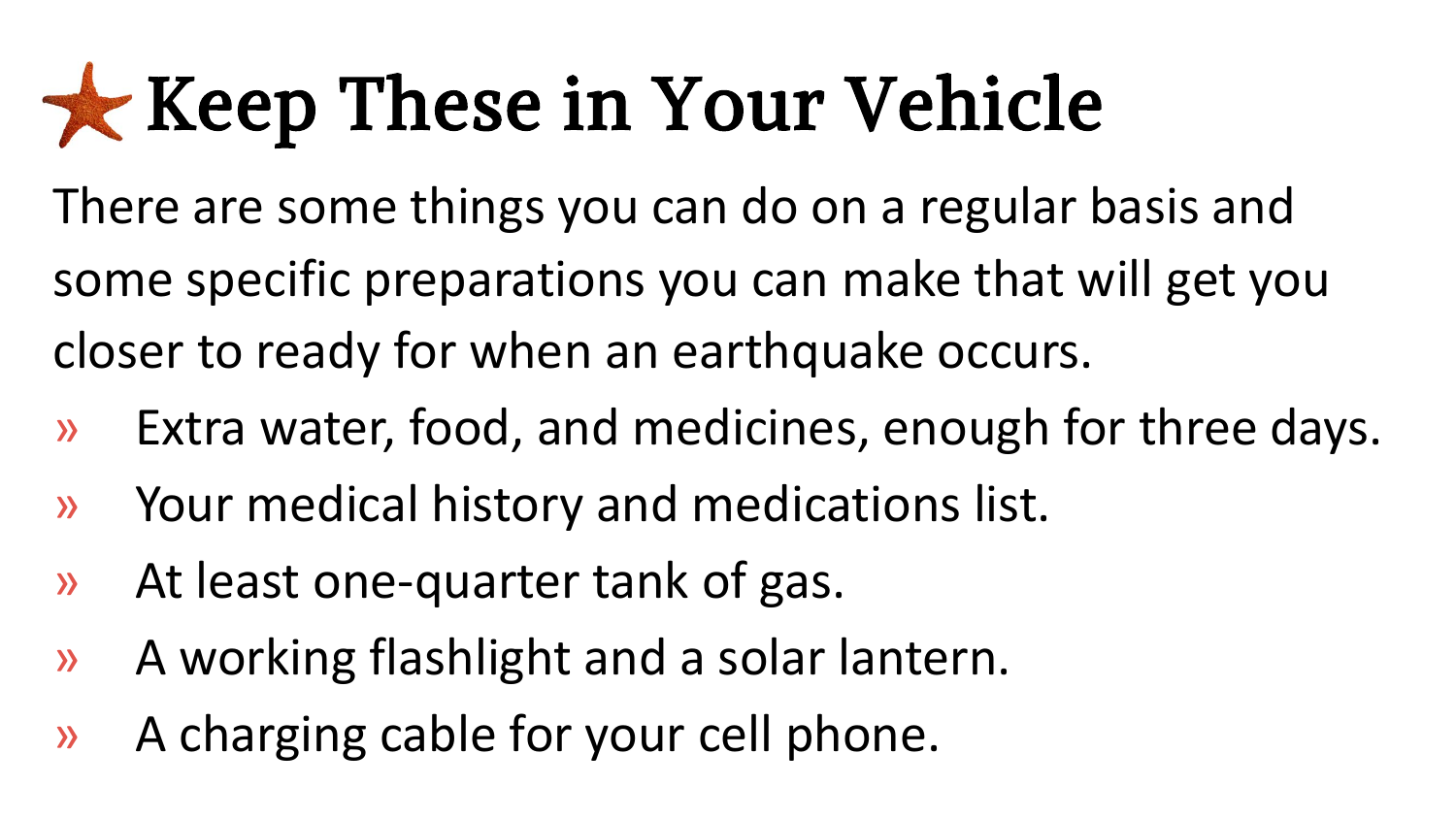Stay Connected

» Put important numbers into your phone, including emergency services numbers.

- 
- » Install the **Monterey Alert** app on your phone and set it to get traffic updates from **Caltrans**.
- » Make a written copy of all phone numbers you think you may need in case your phone won't or can't charge or is broken or **lost**.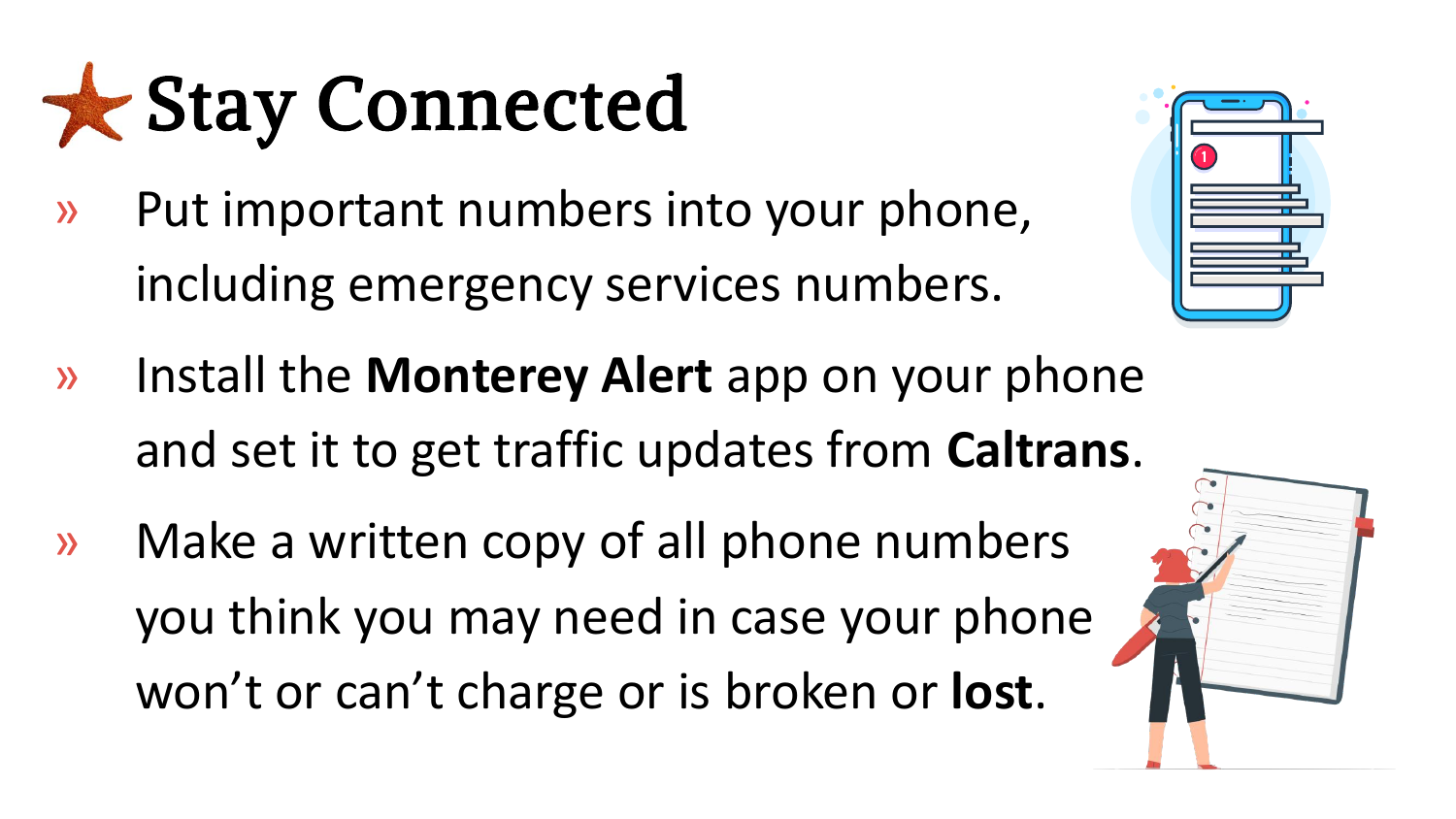### **Avoid Things That Can Fall**

The thing we're most concerned about in an earthquake is falling objects, so think about where you'd park your vehicle to avoid falling **roof tiles, trees, tree branches, overhead wires, or utility poles.** For the same reason, you don't ever want to store heavy or hard objects above your head or body in your vehicle.

> Stay aware of your surroundings and you'll be just fine!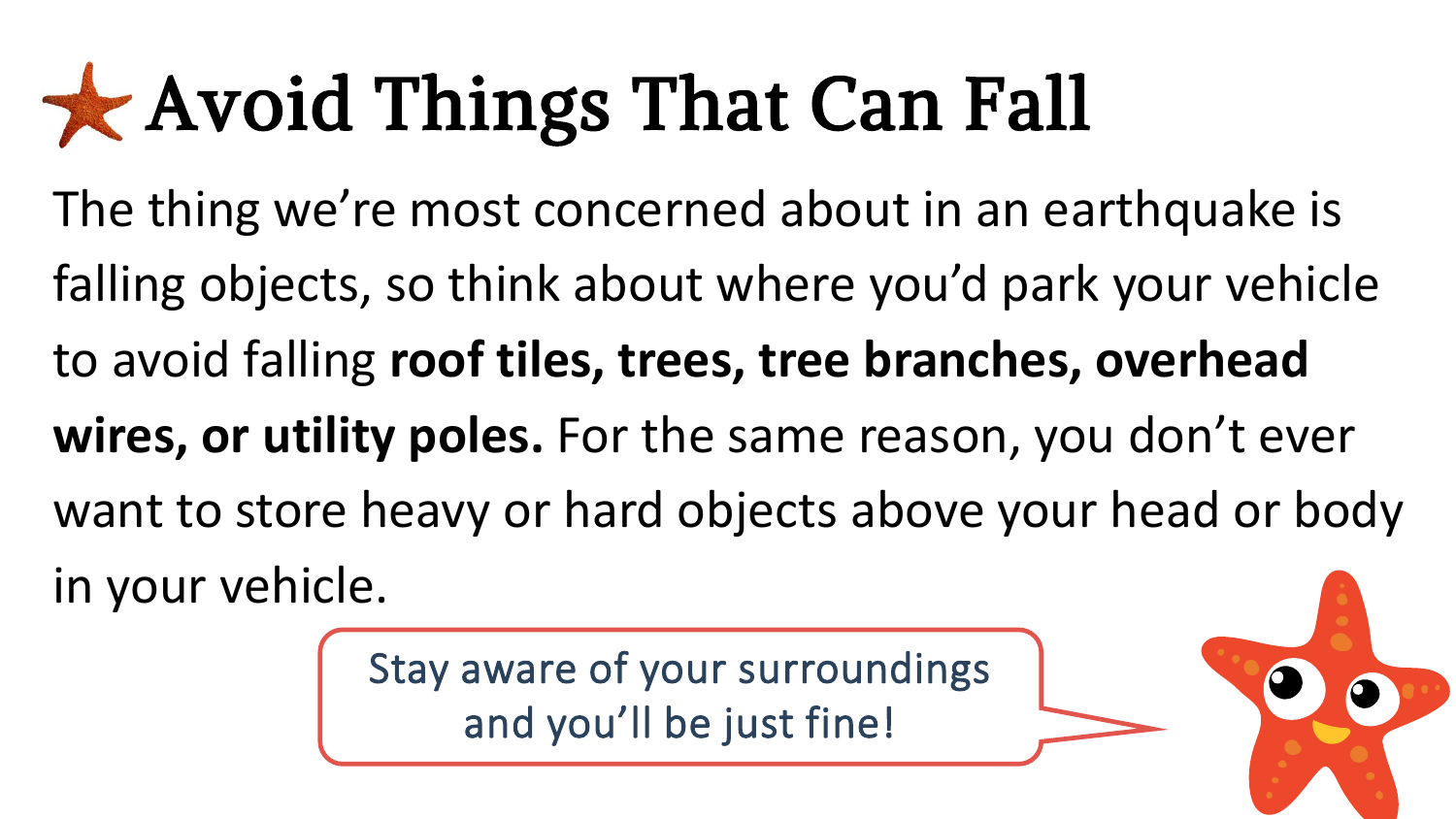#### If You Feel an Earthquake Begin

Get into your vehicle and close the door. Keep the engine, lights, and fan/heater/air conditioner off and put on your seatbelt. If you're driving, slow down until you can safely pull over and stop out of range of objects that may fall. Park where other drivers can see you and not hit you when *they're* looking for a place to park. If you're on a highway, take the first safe exit and park away from overpasses and other objects that may fall.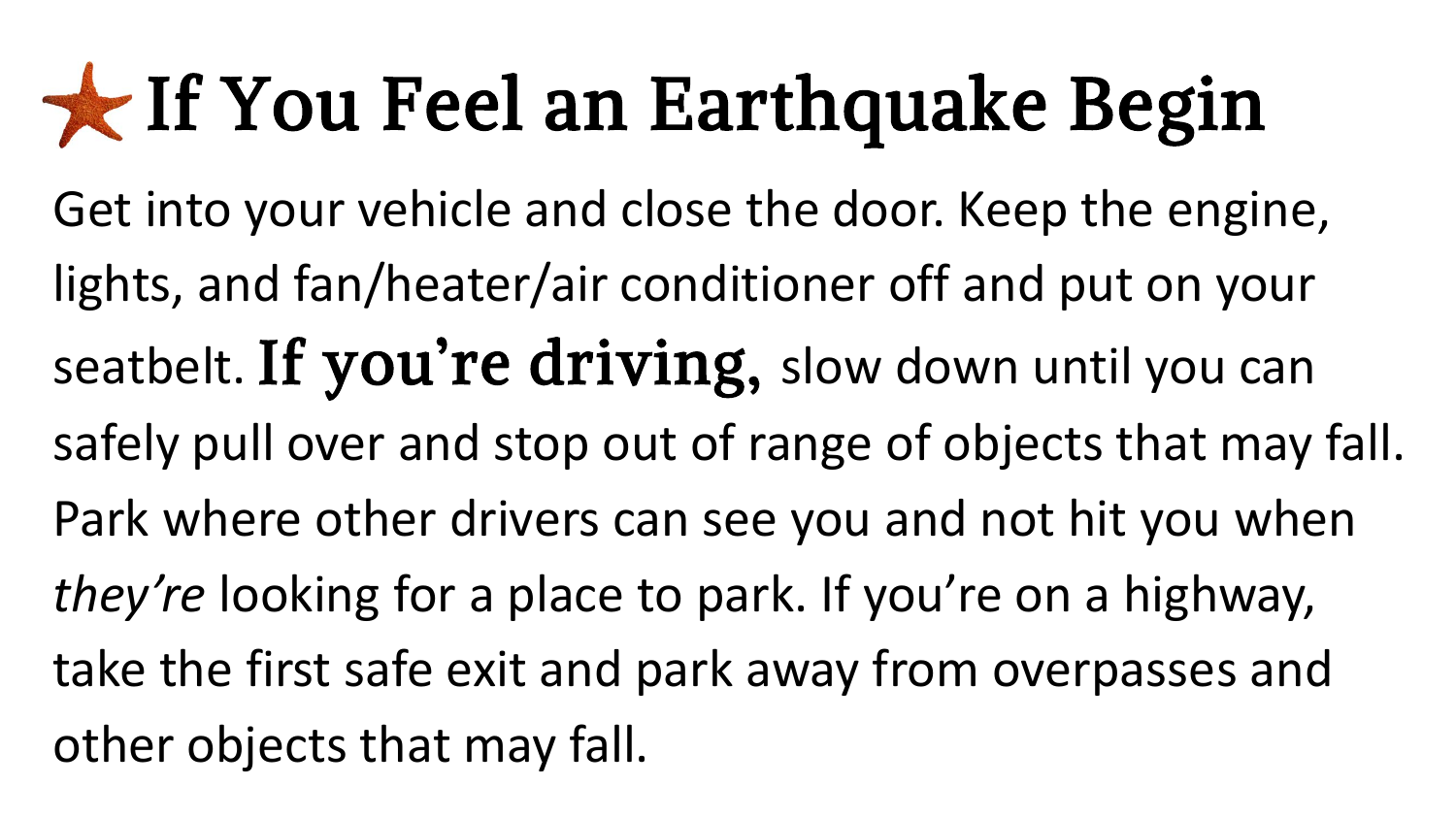#### Stay in Your Vehicle

Stay inside your vehicle **with your seatbelt on** until the quake is over. This is a good time to **check your radio and phone for news.** Look around to make sure you're not under or next to objects that can fall. If you need to move your vehicle, do that as soon as the quaking stops. **Expect aftershocks but stay calm.**  Often, they're not as strong as the initial quake. Find out by radio or phone if roadways are free of fallen objects and debris. You may receive an official alert or other instructions to move your vehicle.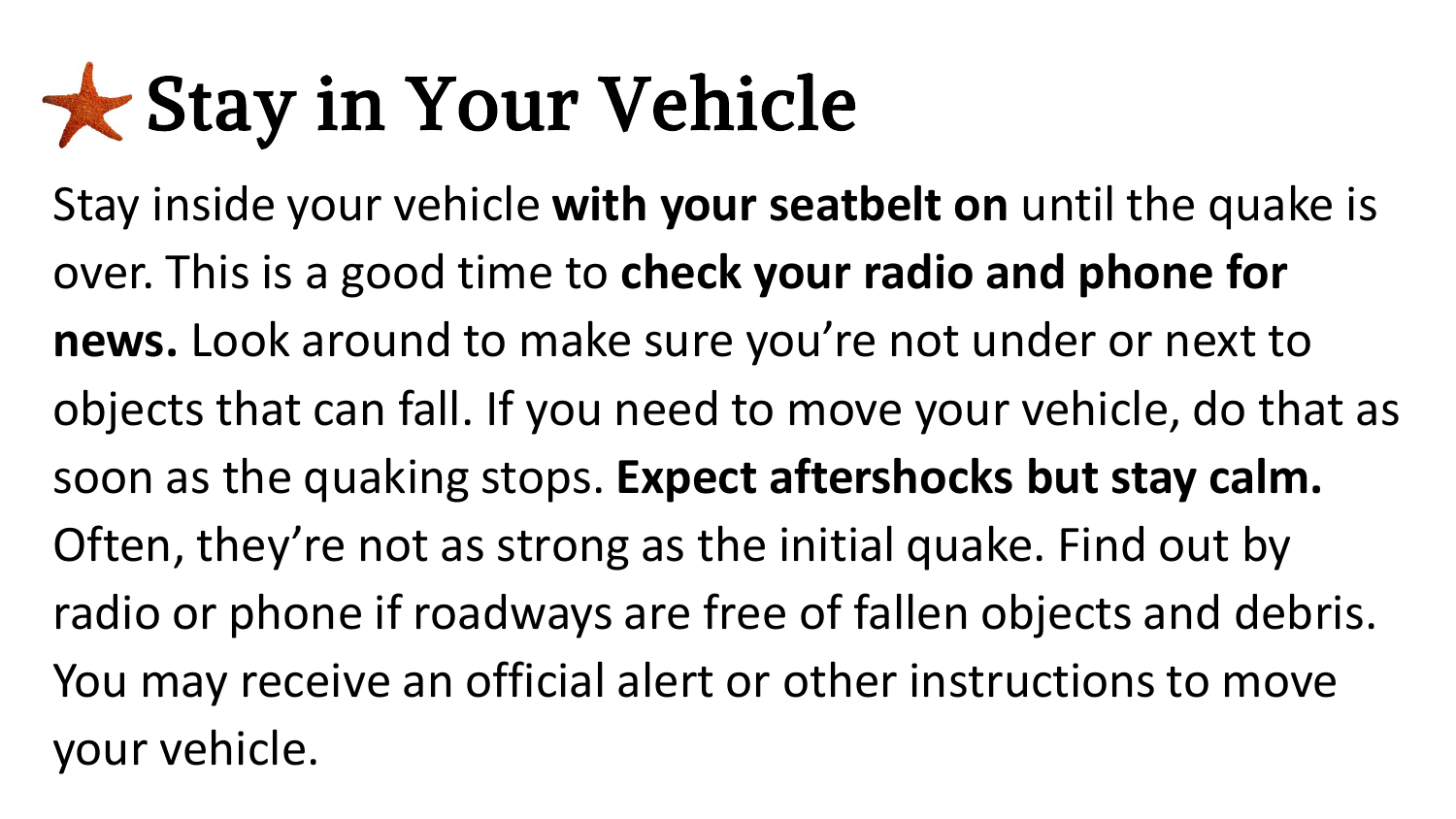#### If You Have To Move Your Vehicle

**Make sure you feel calm enough** and can focus on driving safely; if you're not, take a little time to quiet and focus yourself for the next step. You may be told to stay where you are or to move to a certain location, so continue to listen for that information. In a situation like this, **avoid using your phone for personal calls** so that emergency personnel can contact one another. Too many phone calls after an emergency can overload cell phone towers.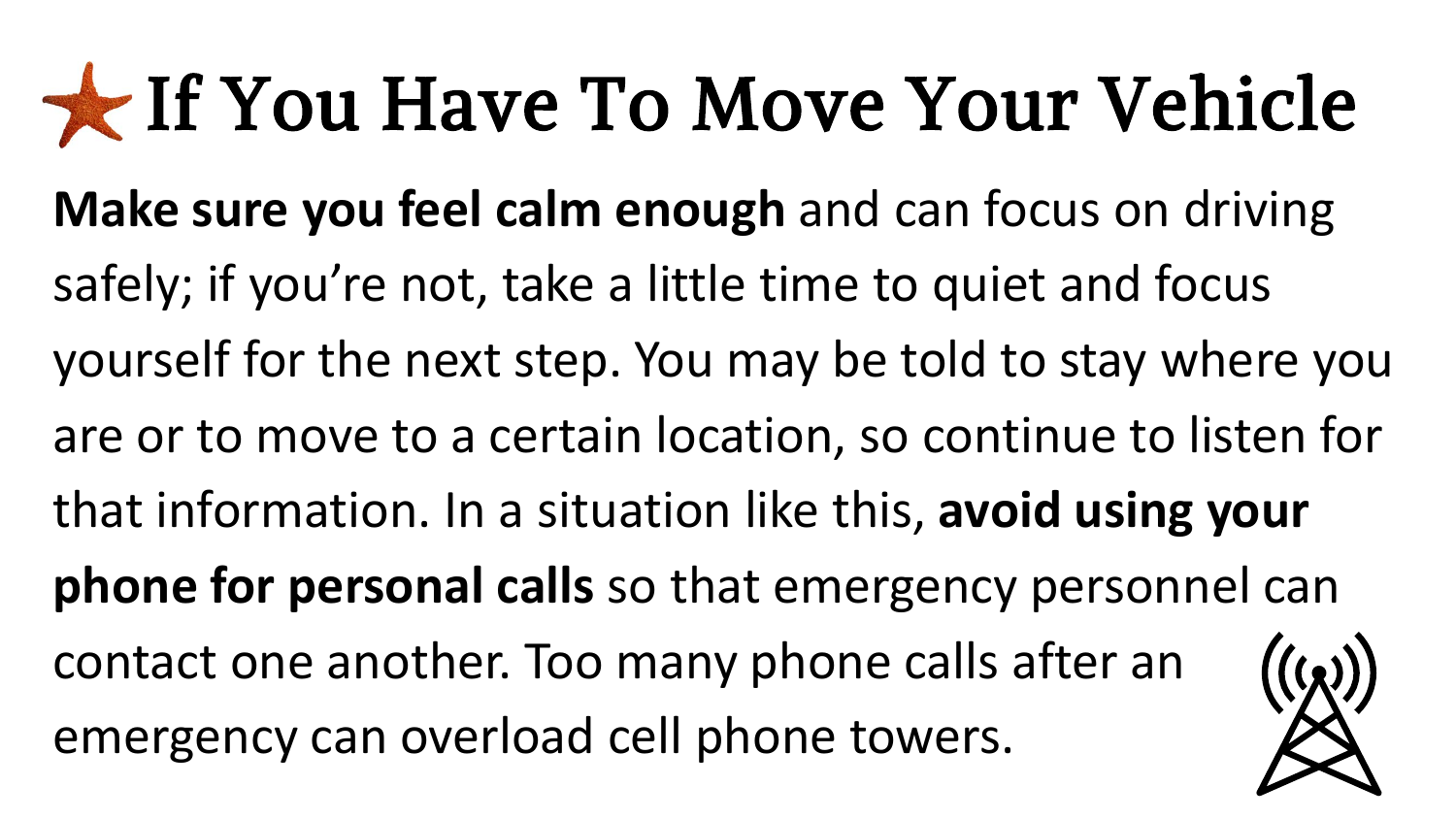#### **Research Smell Test**

Now that the quaking has stopped and you know the roads are clear, there are still a couple of things to do. You'll want to **open your door to check for natural gas or other fuel odors.** Earthquakes can cause gas lines to crack or break.

> **If you smell natural gas or fuel, don't do anything that could create a spark!**

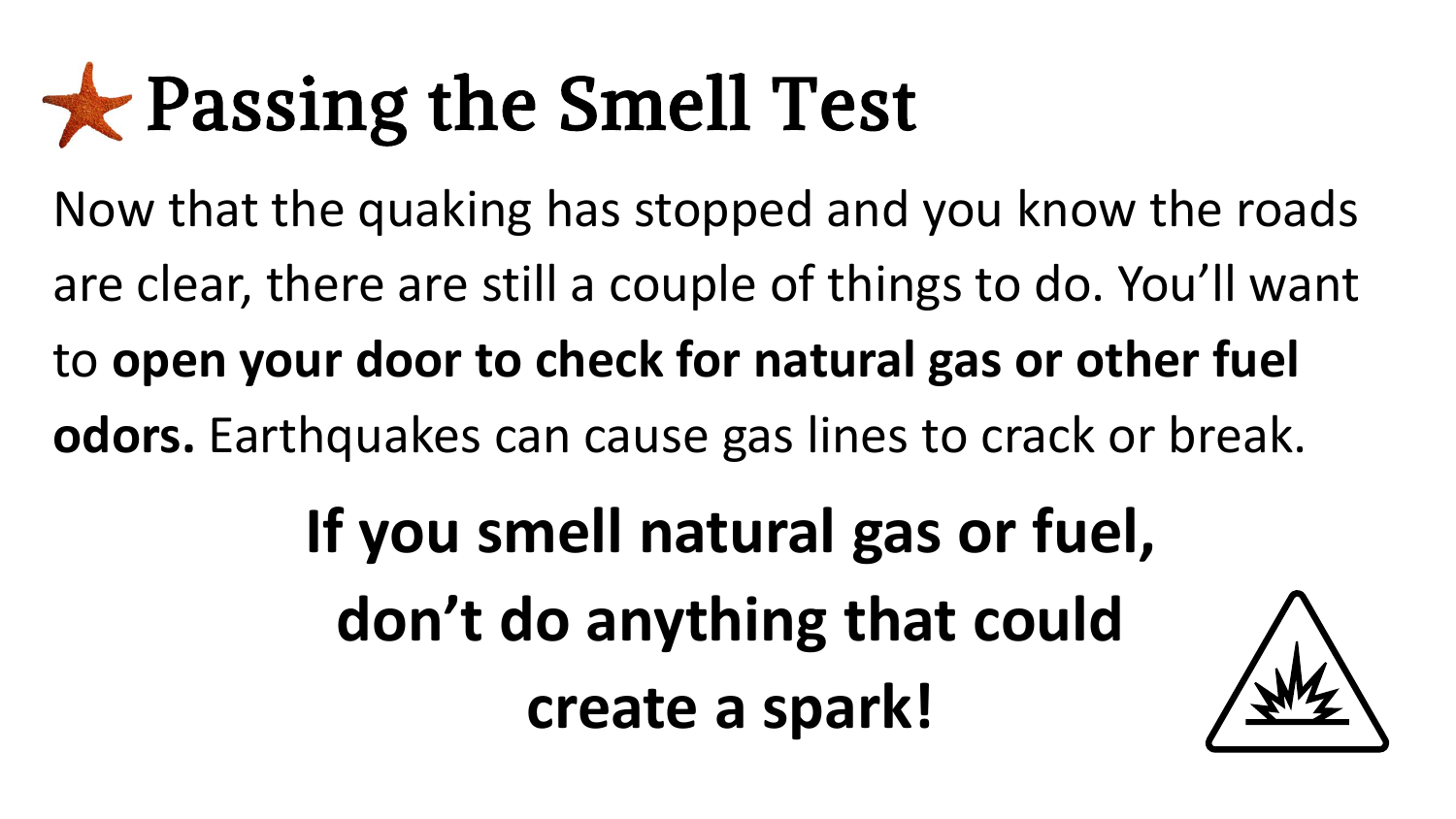#### If You Smell Natural Gas or Fuel

Walk away from the area quickly.

- » **Don't** turn on a flashlight or any electrical devices.
- » **Don't** start your vehicle, sound your horn, or plug in your cell phone.
- » **Don't** turn on your cell phone. **Don't even use it!**
- » **Don't** light matches or cigarettes.
- » **Don't** use road flares or turn on your vehicle's lights.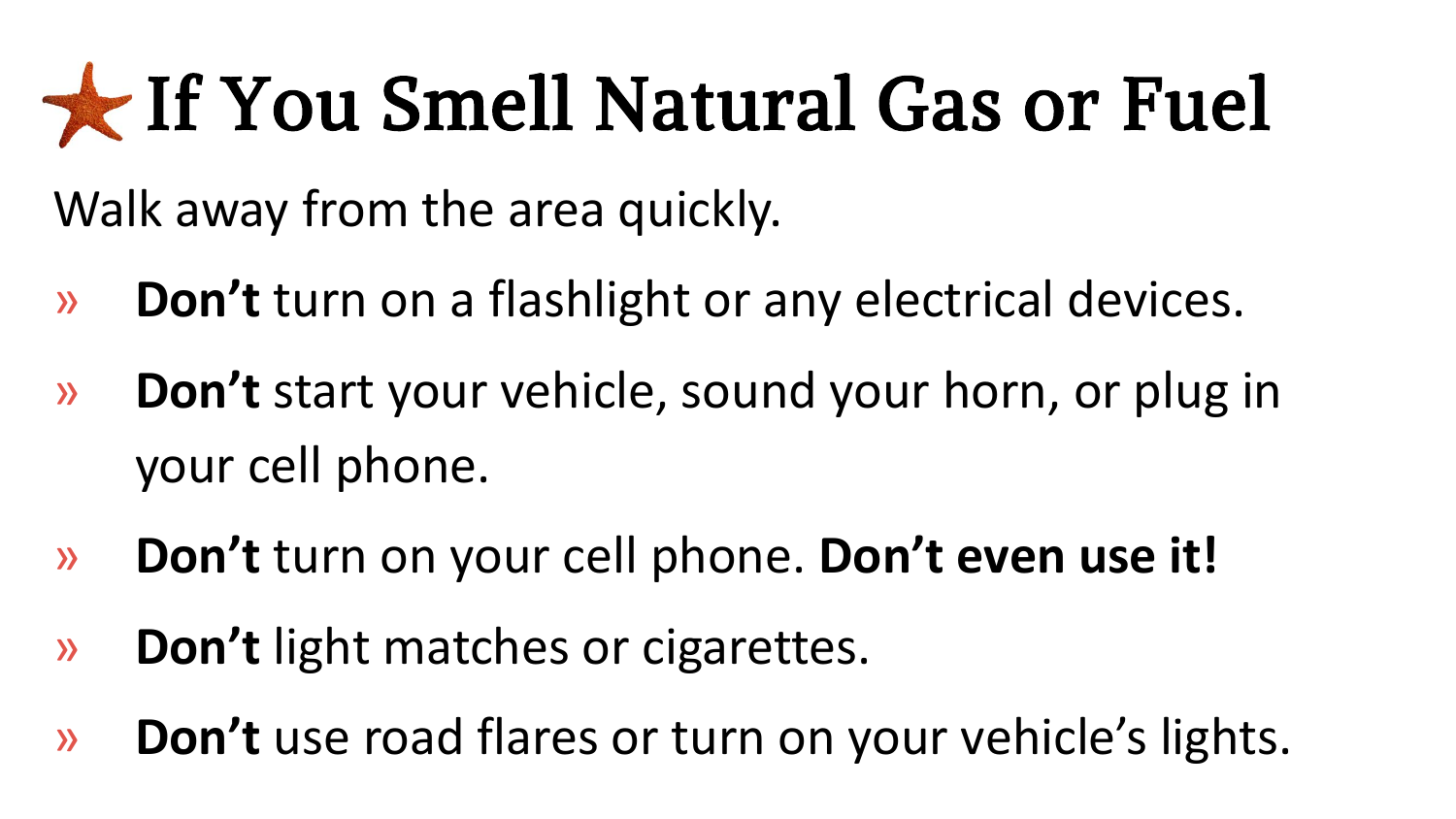#### If Power Lines Fall on Your Vehicle

**Stay inside!** Call 911, sound your horn, or lower the window and call for help. Warn other folks to stay at least 50 feet away from your vehicle because the ground can be energized.

Don't even hand anything to anyone outside your vehicle, and **don't touch any wires.** The safe thing to do is wait until the utility company turns the power off and removes the wires.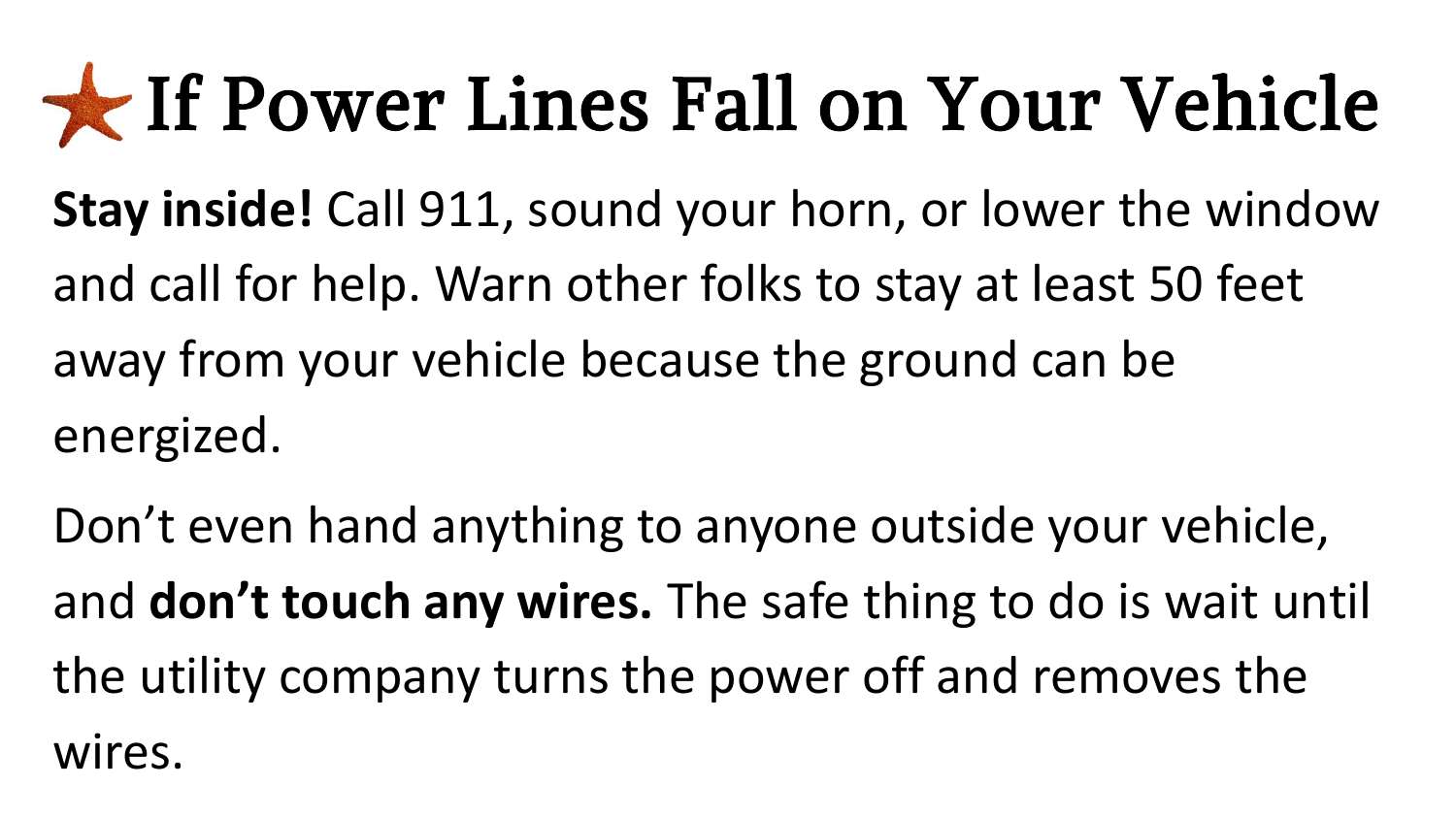#### Downed Lines & Exiting Your Vehicle

- Now, imagine an emergency forces you to leave your vehicle *even though a downed power line is touching it*. If that happens, **don't touch the vehicle and the ground outside at the same**
- **time,** *even for half a second*. Open your door and, staying *inside* the vehicle, move to **stand on the inside edge of the door frame,** but *do not* **touch anything outside your vehicle,**  including the pavement.

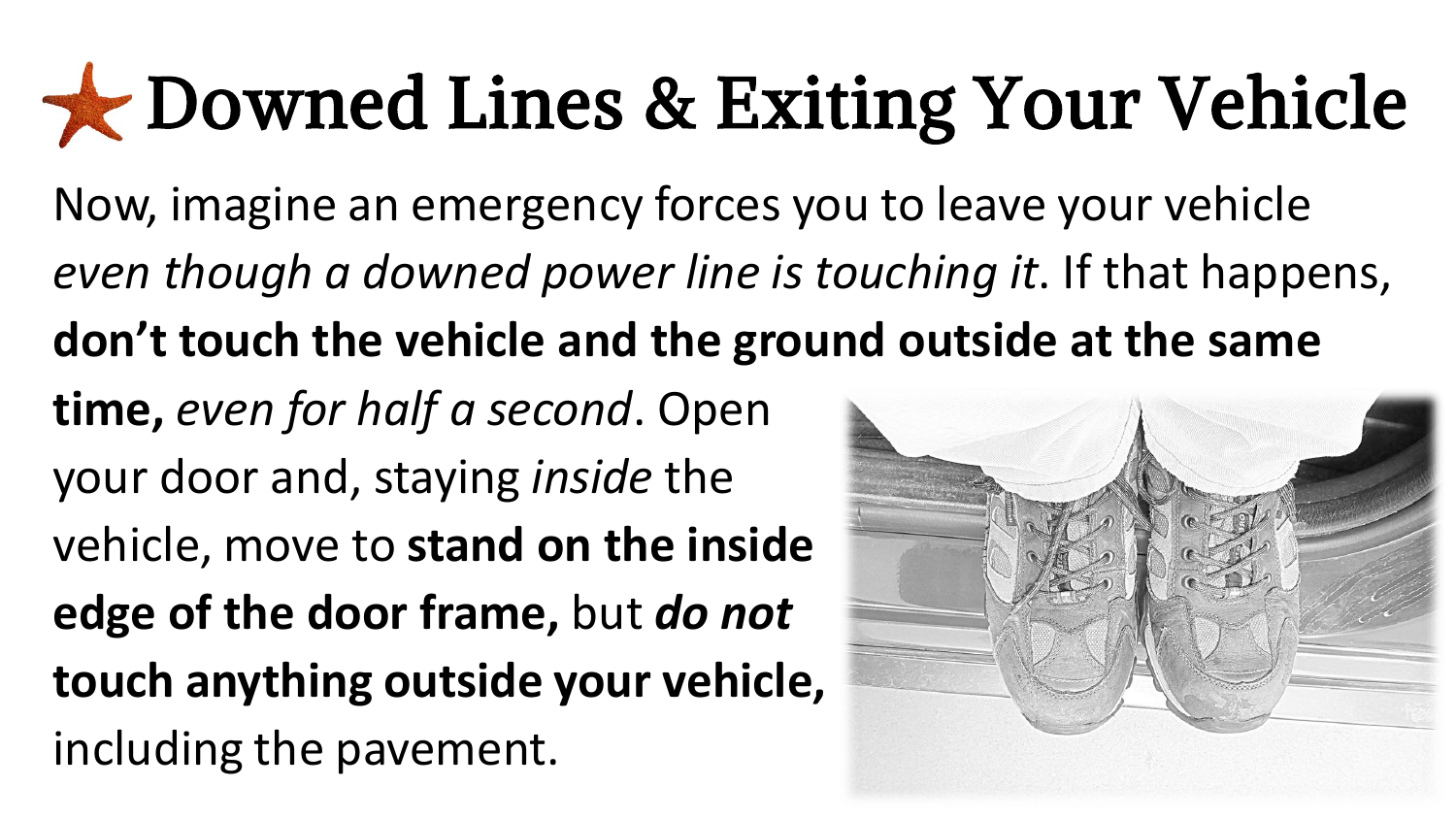#### **Downed Lines & Exiting Your Vehicle**

When you're standing in the door frame, **cross your arms** over your chest and **jump free of the vehicle without touching it.** Keep your feet together (touching each other) and land with them together. **Never separate your feet.** Always keep them pressed together where they touch the ground. Now, hop or shuffle away from your vehicle with **both feet touching the ground at the same time. Never lift** *one* **foot off the ground at a time. Never take big steps or crawl to move away**. If you feel tingling in your feet, hop away from the vehicle until the tingling stops AND you're **50 feet away**.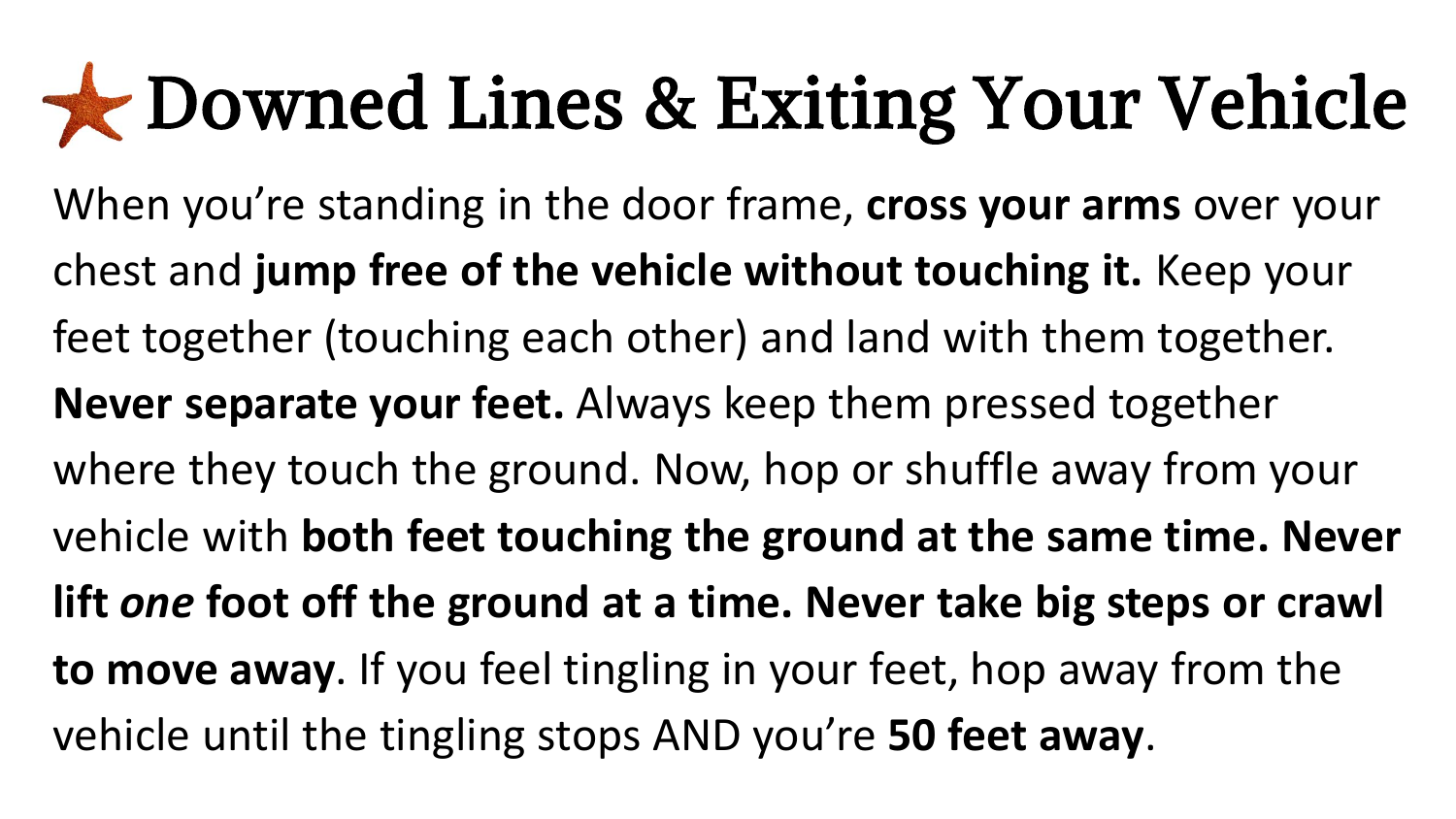#### You Survived! But Be Cautious...

Well, you survived. And when you finally get the "all-clear" and can drive away, you'll still want to be careful not to drive over downed wires because other lines or poles could be pulled down. Avoid moving or driving over debris or fallen trees or branches that can *hide* downed wires. And never try to drive under a damaged pole or partially fallen power line.

Stay aware of your surroundings and you'll be just fine!